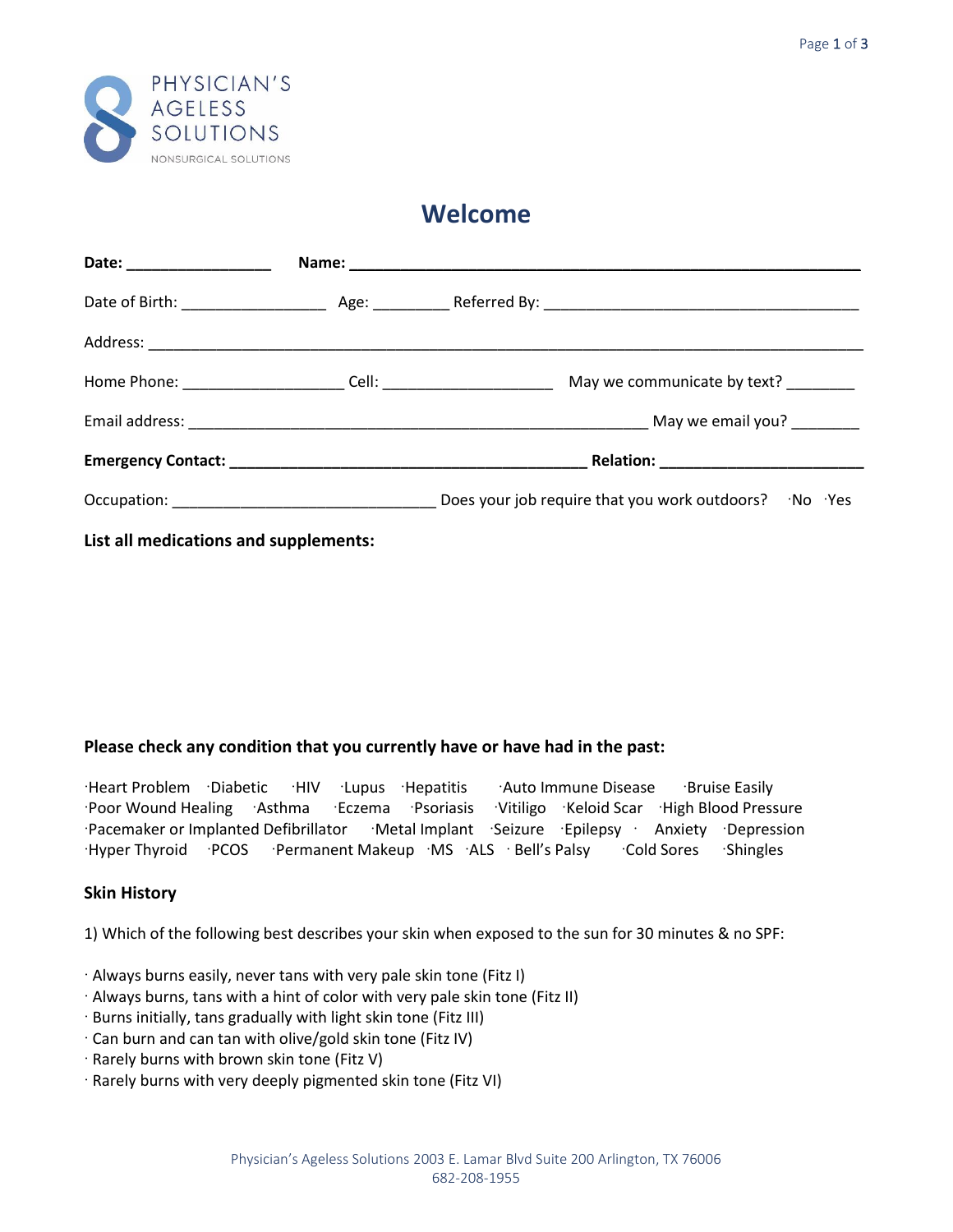#### Page 2 of 3

| 3) Any surgeries to the face, and/or history of trauma to the face? Date, and Please describe:                 |
|----------------------------------------------------------------------------------------------------------------|
|                                                                                                                |
| 4) Have you ever had chemical peels, laser or microdermabrasion? No Yes                                        |
|                                                                                                                |
| 5) Do you use Retin-A, Renova, Hydroquinone, Hydroxyl Acid or Retinol/vitamin A derivative products?           |
|                                                                                                                |
| 6) Have you used an acne medication? · No · Yes When? _____________ What type? _______________________________ |
|                                                                                                                |
| 8) Have you recently used any self-tanning lotions, creams or treatments No<br>۰Yes                            |
|                                                                                                                |
| 9) What SPF do you use on your face? _____________________How often? _______________________________           |

10) In the last 2 weeks, have you had injections of ANY TYPE to the face?  $\cdot$  No Yes

Please specify: \_\_\_\_\_\_\_\_\_\_\_\_\_\_\_\_\_\_\_\_\_\_\_\_\_\_\_\_\_\_\_\_\_\_\_\_\_\_\_\_\_\_\_\_\_\_\_\_\_\_\_\_\_\_\_\_\_\_\_\_\_\_\_\_\_\_\_\_\_\_\_\_\_\_\_\_\_\_\_

## **Allergies**

| Have you ever had an allergic reaction to any of the following? (Please check any that apply and explain) |  |
|-----------------------------------------------------------------------------------------------------------|--|
|-----------------------------------------------------------------------------------------------------------|--|

|  |  | Cosmetics Medicine Food Animals Sunscreens Iodine Pollen AHA |  |  |
|--|--|--------------------------------------------------------------|--|--|
|  |  |                                                              |  |  |

Fragrance Salicylic Acid Shellfish Latex Drugs Sun Numbing agents

## **KNOWN DRUG ALLERGIES:** \_\_\_\_\_\_\_\_\_\_\_\_\_\_\_\_\_\_\_\_\_\_\_\_\_\_\_\_\_\_\_\_\_\_\_\_\_\_\_\_\_\_\_\_\_\_\_\_\_\_\_\_\_\_\_\_\_\_\_\_\_\_\_\_\_\_\_\_\_

If yes, please explain: \_\_\_\_\_\_\_\_\_\_\_\_\_\_\_\_\_\_\_\_\_\_\_\_\_\_\_\_\_\_\_\_\_\_\_\_\_\_\_\_\_\_\_\_\_\_\_\_\_\_\_\_\_\_\_\_\_\_\_\_\_\_\_\_\_\_\_\_\_\_\_\_\_\_